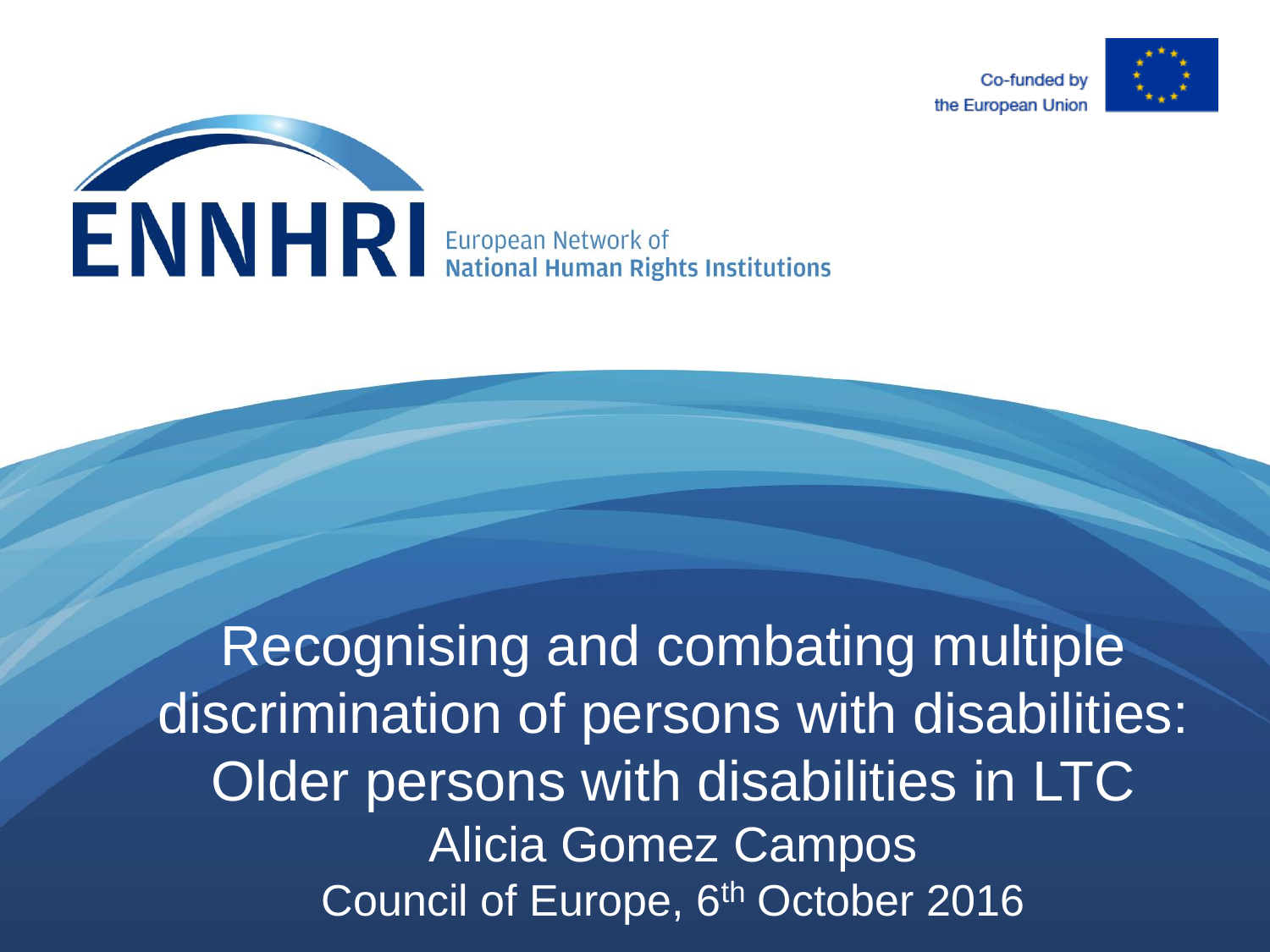### **Outline**

- Overview of ENNHRI
- ▶ Older Persons with Disabilities and LTC
- CRPD Implementation for OP with disabilities
- ENNHRI's Project
- Conclusions





Co-funded by the European Union

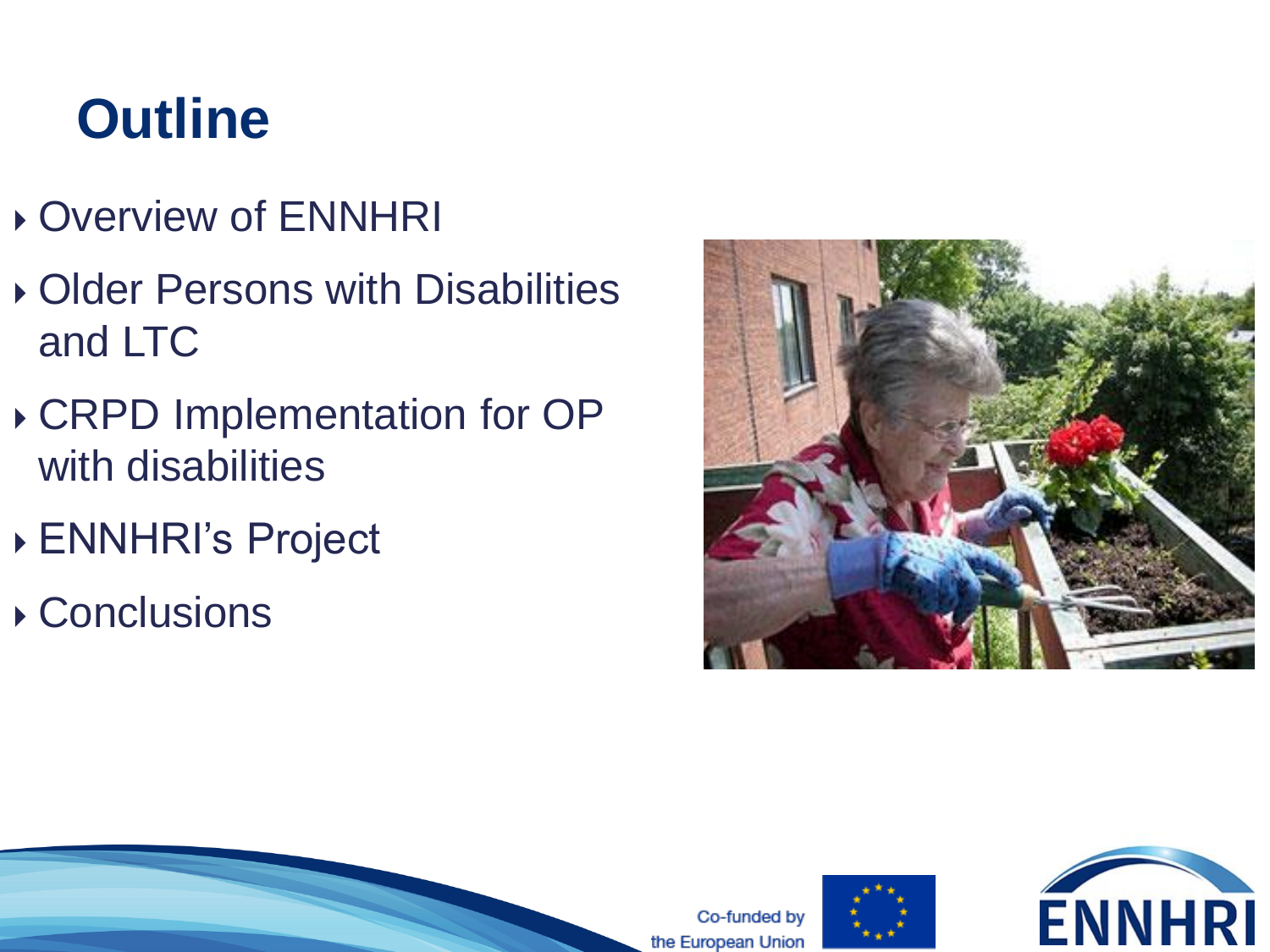# **ENNHRI – the European Network of National Human Rights Institutions**

# NHRIs

- State funded bodies, independent of government, broad mandate to promote and protect human rights
- Accredited by reference to UN Paris Principles (1993)

# ENNHRI: 40 NHRIs from wider Europe:

◦ Capacity building, accreditation, joint statements on common issues, engaging collectively with international and regional Human Rights mechanisms





o-funded bv

the European Union

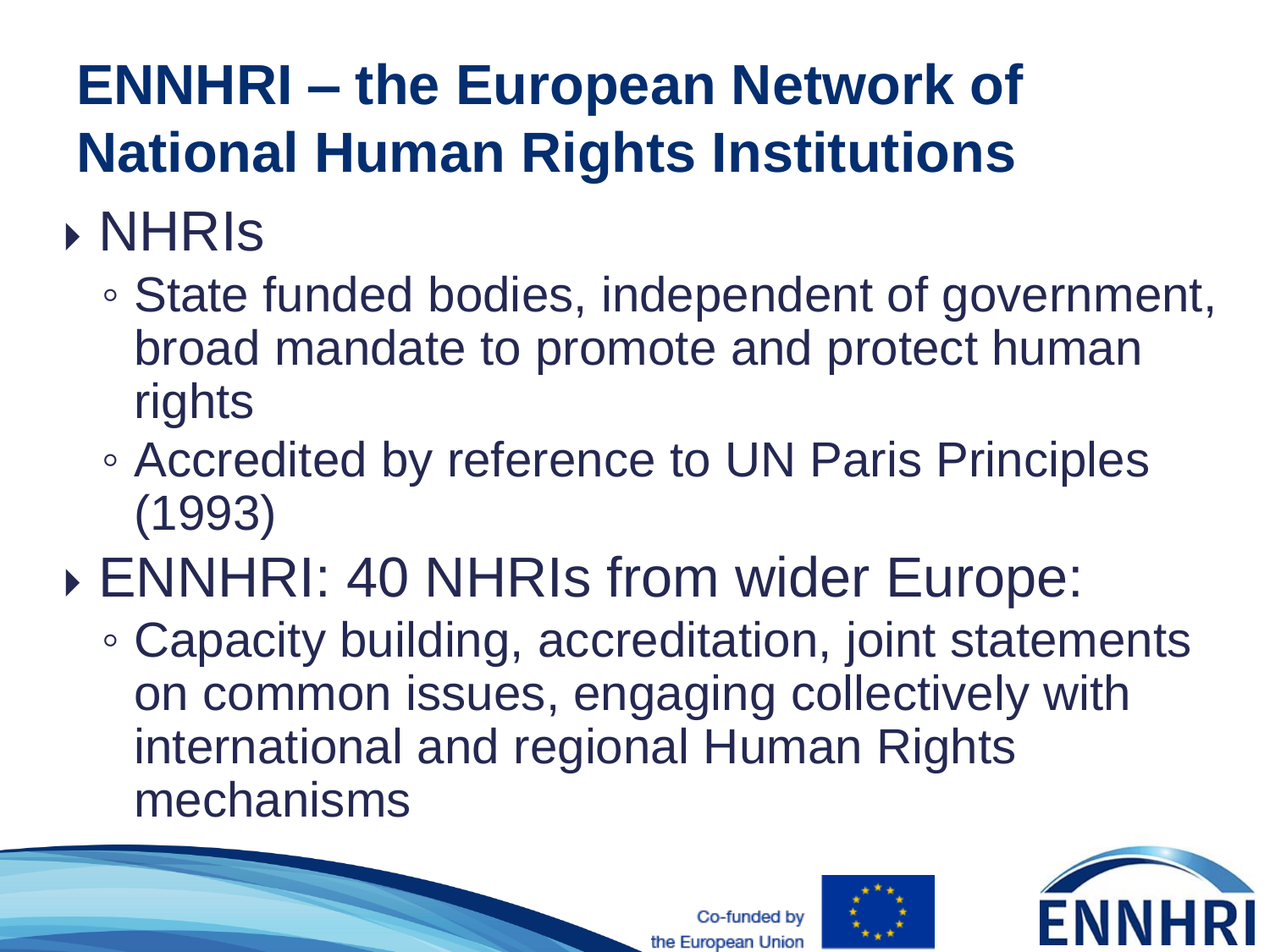# **Older Persons with Disabilities & LTC**

- LTC in Europe: variety on organisation, finance & delivery.
- ▶ Population ageing- limited choice of LTC services available to older persons.
- ▶ 80 mill people in Europe have a disability 45,4% aged 65+.

80% of OP living in residential care mildsevere disability.

#### Currently **LTC for OP with disabilities in Europe**:

- Highly variable
- Barriers: choice, autonomy, residential care vs underdeveloped community-based services + support to informal carergivers.

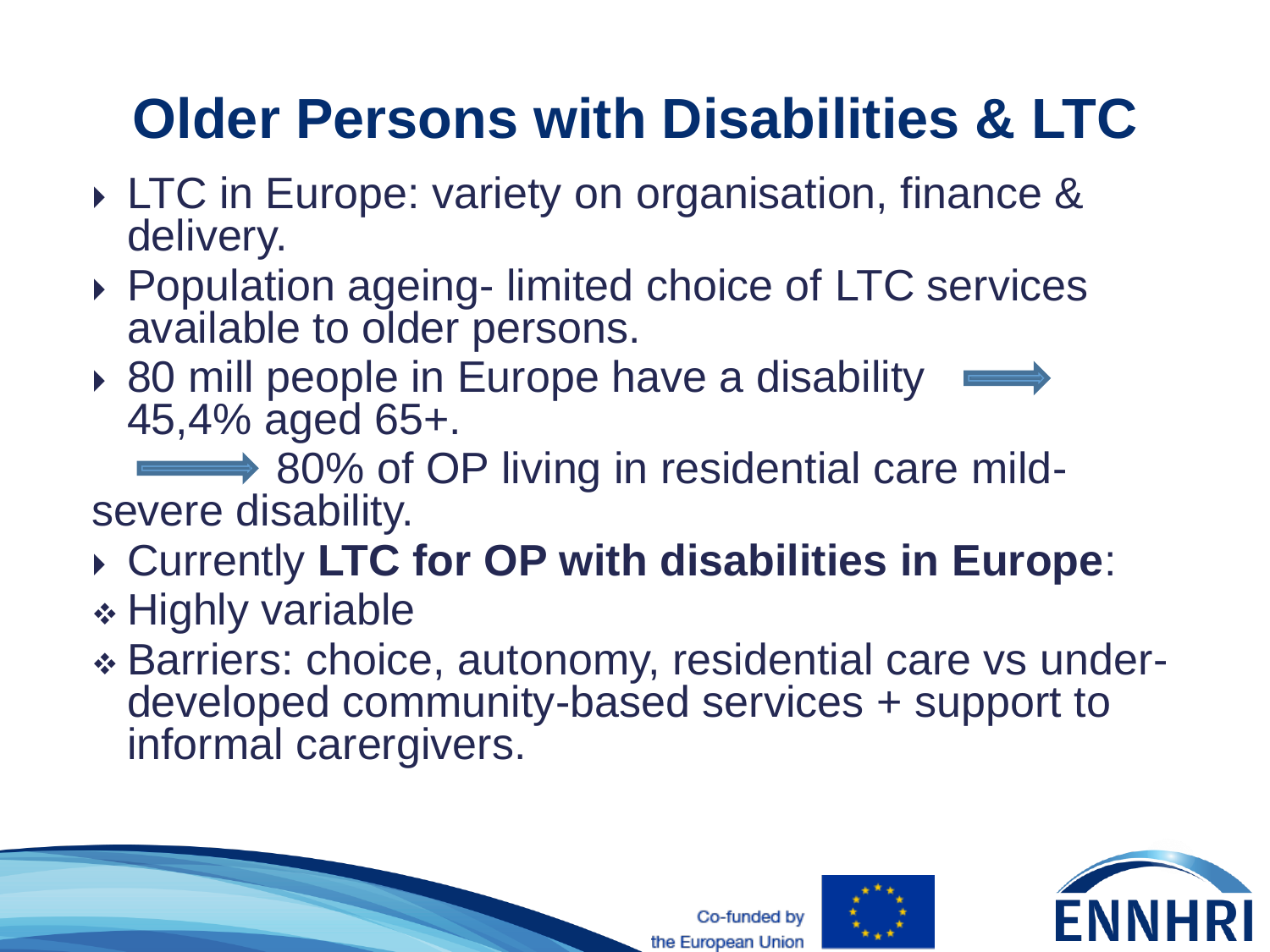**The Human Rights of OP & LTC in Europe, Jan 2015-June 2017**

- **:: Aims & Design ::**
- 1. Identify the HR standards relevant to LTC.
- 2. Describe the HR situation of LTC in Europe.
- 3. Raise awareness of HRBA to all stakeholders; make older persons aware of their human rights.





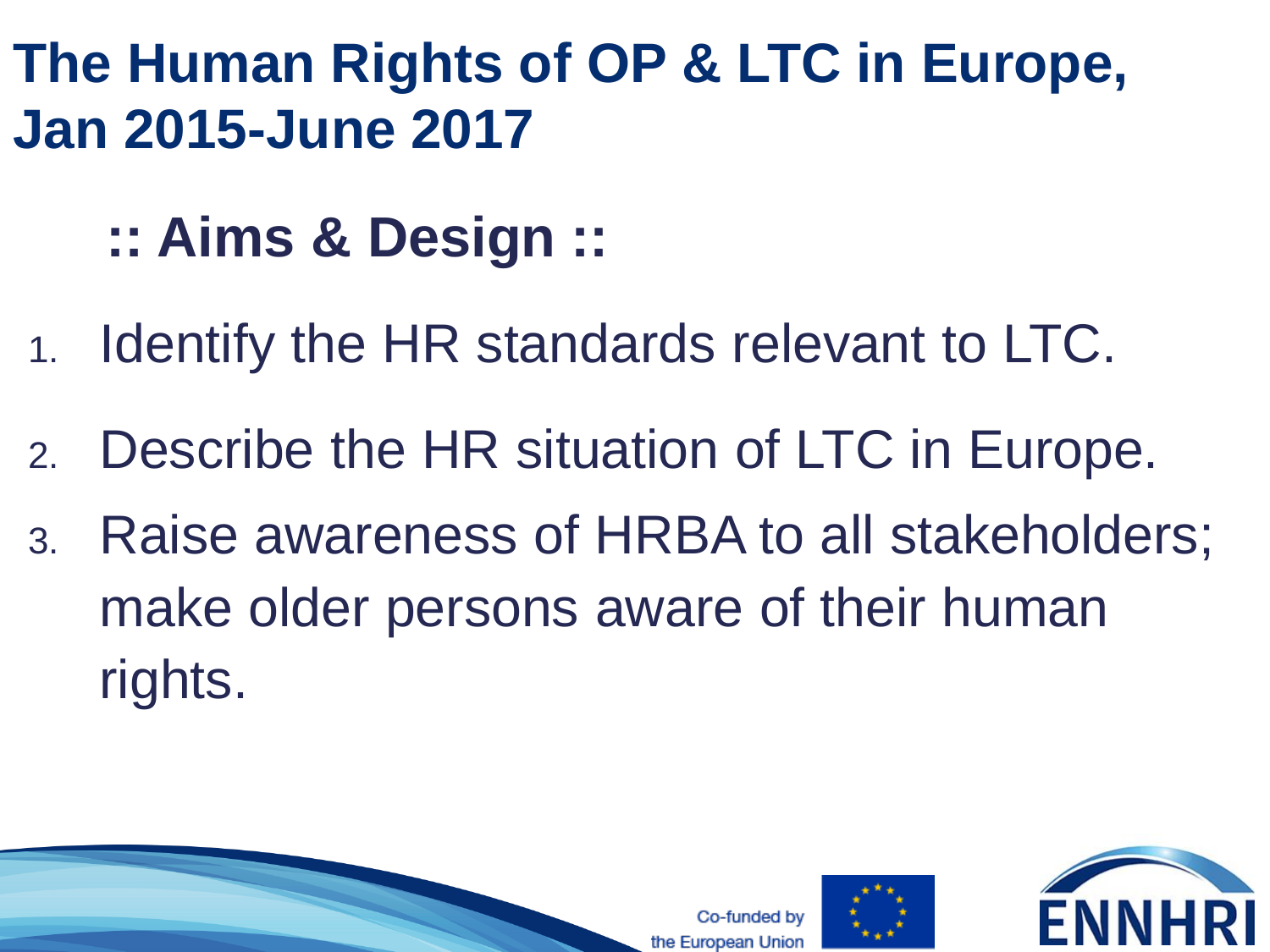### **The Human Rights of OP & LTC in Europe, Jan 2015-June 2017**

#### **:: Findings ::**

- **1. Human Rights Standards:**
- 15 treaties
- 12 core rights: difference on interpretation / lack of clarity and possible gaps
- **2. Concerning practices vs encouraging innovative**
- **3. Care workers rights and working conditions**
- **4. Gender**
- **5. Lack of prioritisation and investment**

the European Union



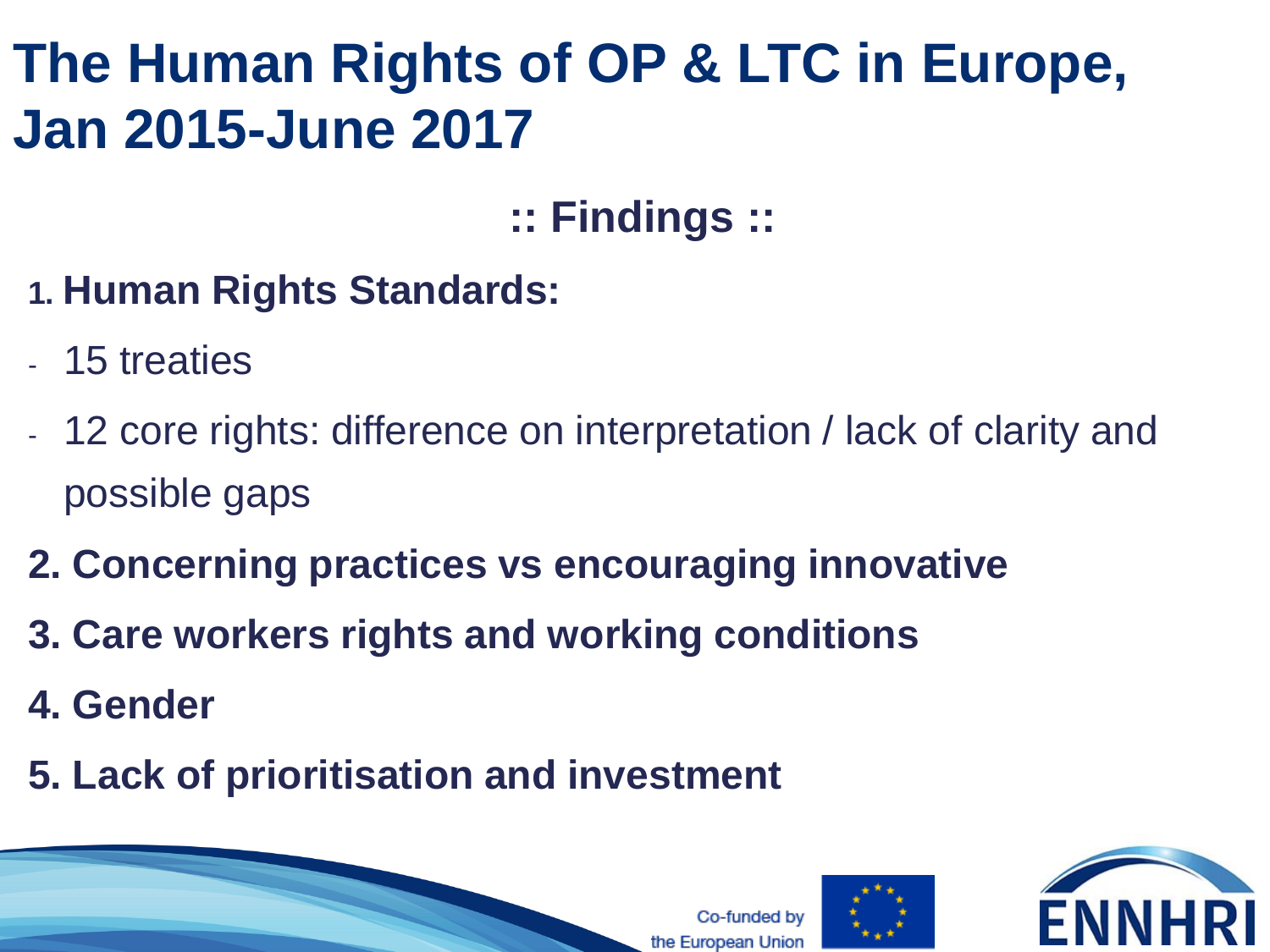### **CRPD for OP with disabilities**

#### Recognition & protection









Co-funded bv the European Union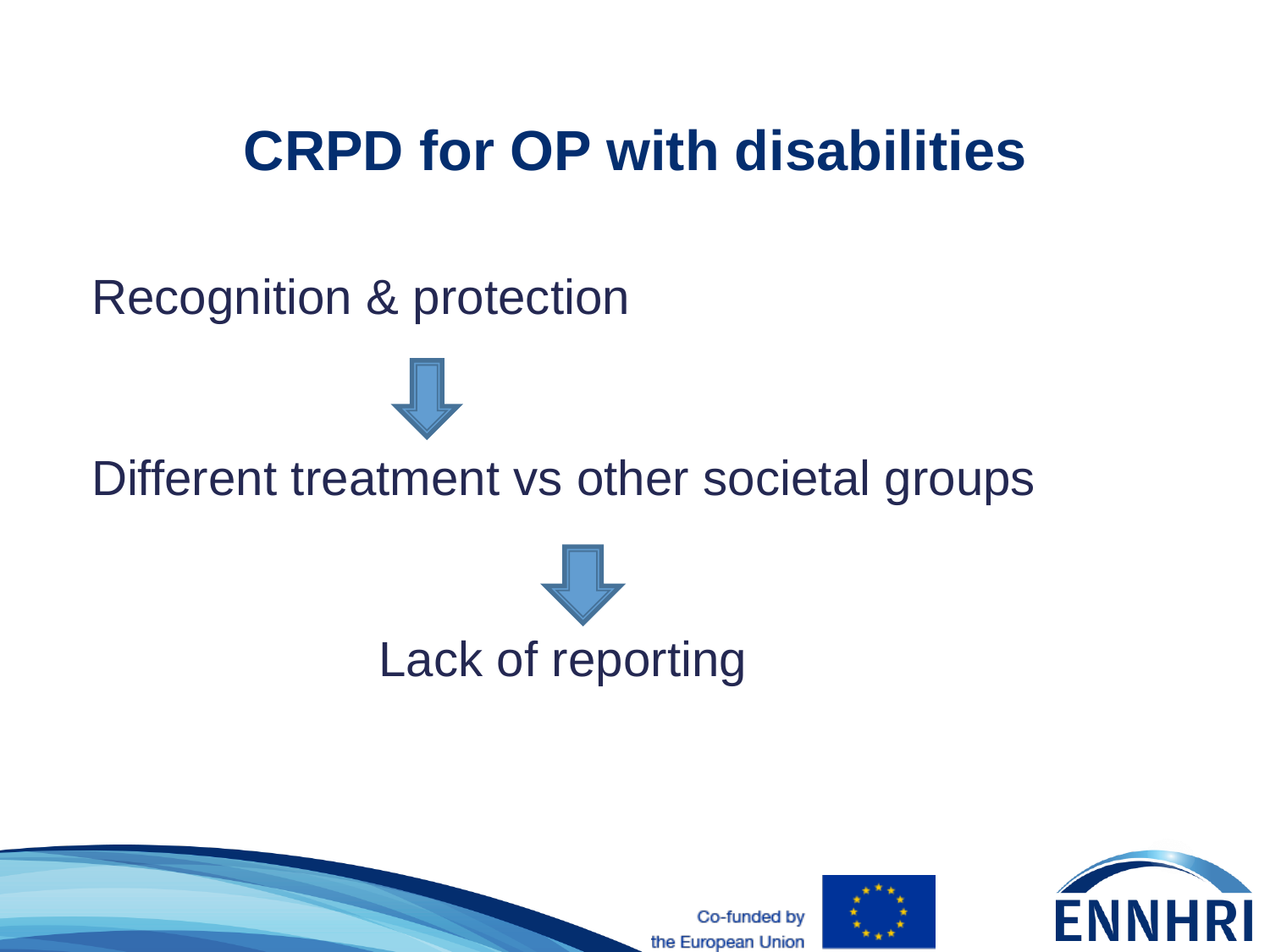## **Monitoring the CRPD implementation in Europe**

- ▶ States reporting
- ▶ NHRIs Art.33 (2) + CRPD Working Group
- ▶ NHRIs National Preventive Mechanism
- General Comment

unded by the European Union



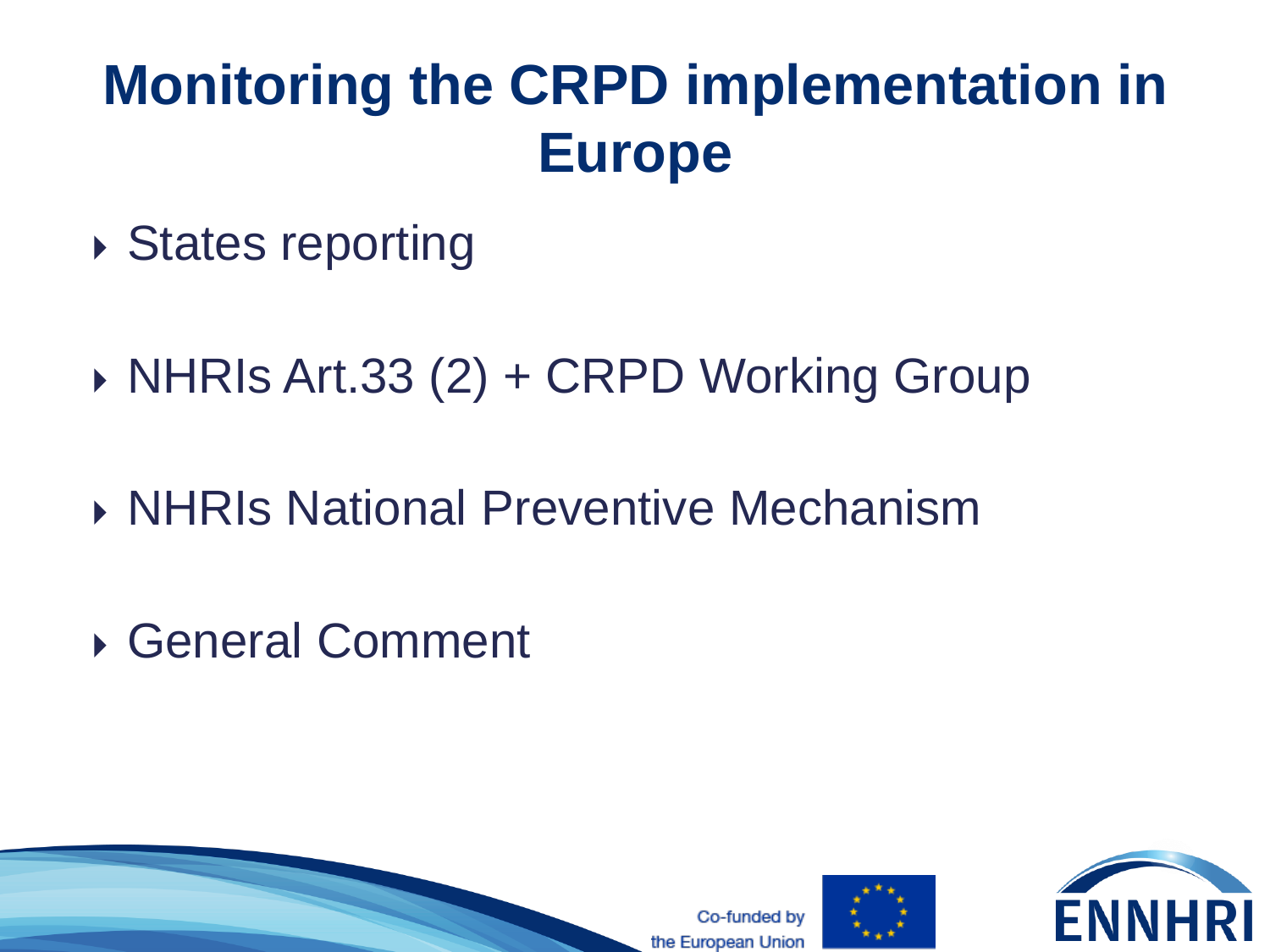### **To conclude…**

- Further AR needed to ensure OP with disabilities are protected by CRPD (practice & theory).
- ▶ Human Rights Framework needs to be strengthened for OP in LTC:
- ▶ 1. Strengthening the implementation of instruments that exist (CRPD)
- ▶ 2. Considering one day a specific convention for Older Persons human rights.
- 45% of people with disabilities in Europe are 65+